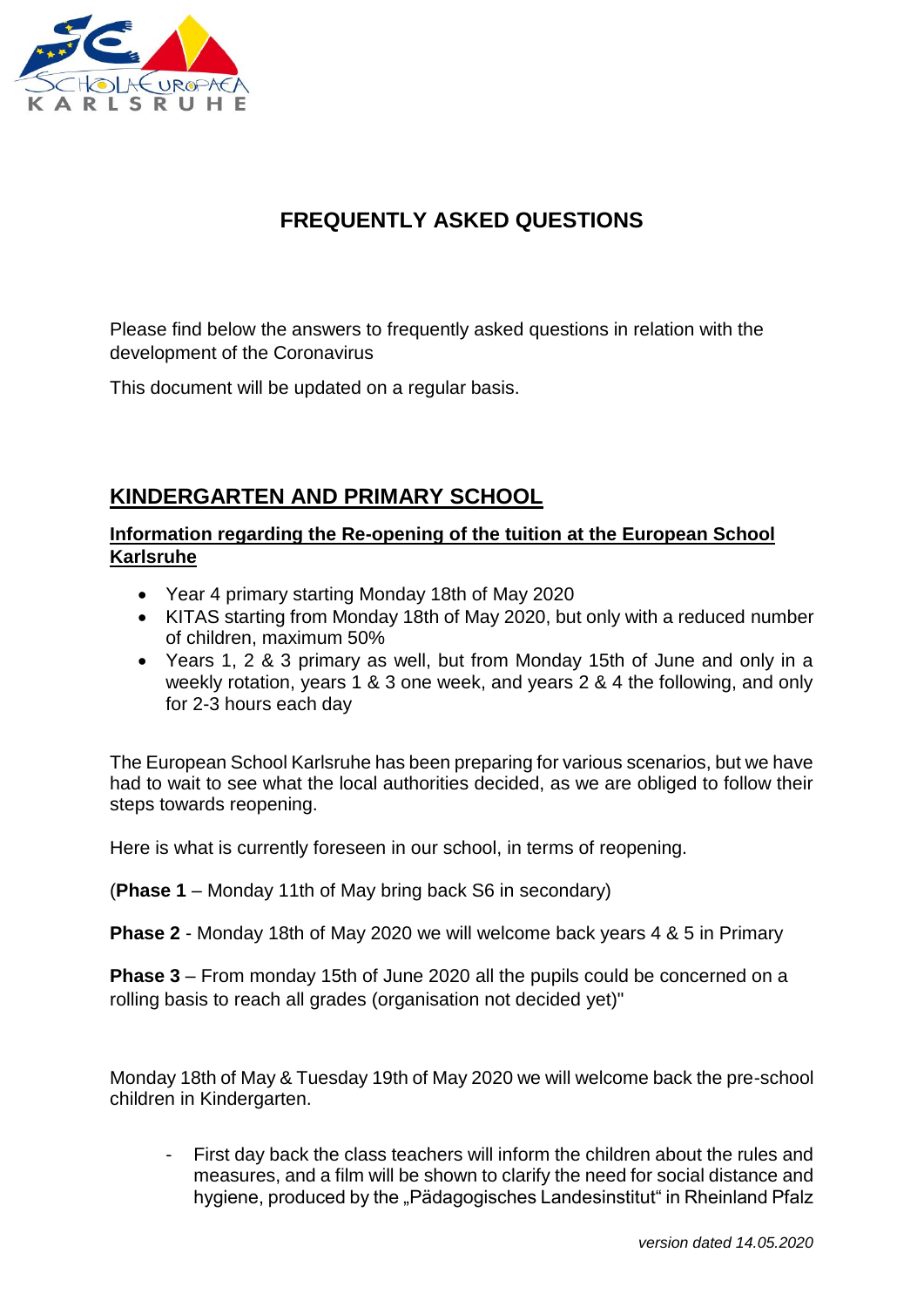

- Class teachers will teach both groups in the main subjects, L1, Maths & DOW – L2 will go back to distance learning, work & links will be sent home, and in the school year 2020/21 L2 will be given a high priority.
- No lessons in mixed groups will take place no L2, ethics/religion or European hours
- Each year group will be allocated their own designated play area for the breaks, and the classes will be sent out at two different times, 9.40-10.10 (A groups) & 10.15-10.45 (B groups)
- The flow in the buildings should always be in one direction, coming into school, going out for break, coming back in from break and going home.
- Masks are not mandatory for schools in Baden-Württemberg, and therefore also not mandatory at the ESK. However, the staff has been provided with masks and gloves – should they wish to use them – and I ask that you send a mask with your child to wear only when entering and exiting the school buildings. This is a kind request it is not mandatory. There is no need for a mask in the class room due to the 1,5 meters distance, or outside during break time, as long as the children respect the social distance.
- The Kindergarten will follow similar procedures. Full details will be sent out within the next days by the KG class teachers. The German classes are A groups, 7.45-12.15 and UK & FR classes are B groups, 8.00-12.30, similar to primary.
- All these things may of course change, depending on how the number of people affected by the Corona virus develop and if the rules for Baden-Württemberg change.
- Of course parents may change their mind, in both directions. But if a decision is made to keep the child home first, and then later changed to wanting to send the child to school, we must be informed at least 24 hours in advance.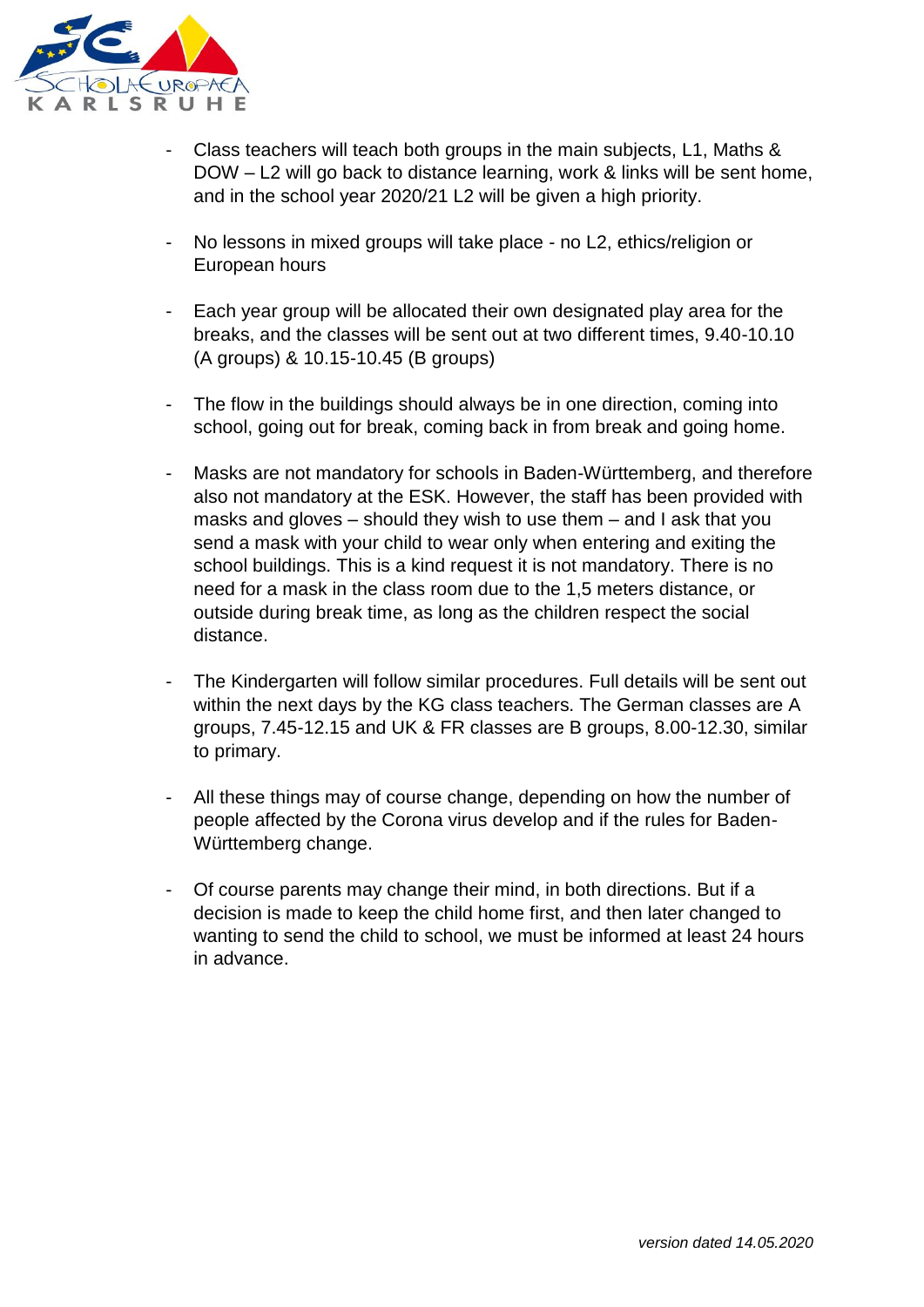

# **SECONDARY SCHOOL**

## **Information regarding the Re-opening of the tuition at the European School Karlsruhe**

**Phase 1** – Monday 11th of May bring back S6 in secondary

Year 7 and theBaccalaureate:

#### **Will the BAC exams take place?**

The regular BAC exams (June/July) have been cancelled. There is, however, the possibility to voluntarily sit the written and oral exams in total in autumn 2020 or to repeat the year 7. This decision must be communicated to the school by July 2<sup>nd</sup> (deadline to be confirmed).

#### **How will the final mark be awarded?**

The marks to the written and oral exams will be cancelled and the final mark will be awarded based on A and B marks (existing 1st semester A and B marks, and the 2nd semester A marks).

### **If you decide to sit the BAC exams in autumn, how will the final mark be awarded?**

Once starting these exams session, the previously obtained final mark will not be any longer valid. The final mark will be based on A and B marks, and on the marks of the written and oral exams. The decision to sit the exams in autumn 2020 must be communicated to the school by July 2<sup>nd</sup> (date to be confirmed).

#### **Will the in situ s7 lessons resume?**

So far, they will not.

**When will be the last day of school for S7 students?**

Friday, June 5th

**When will the BAC results be communicated to the students?** The date is still to be communicated.

**When will the BAC ceremony take place?**

Saturday, July 4th, 2020.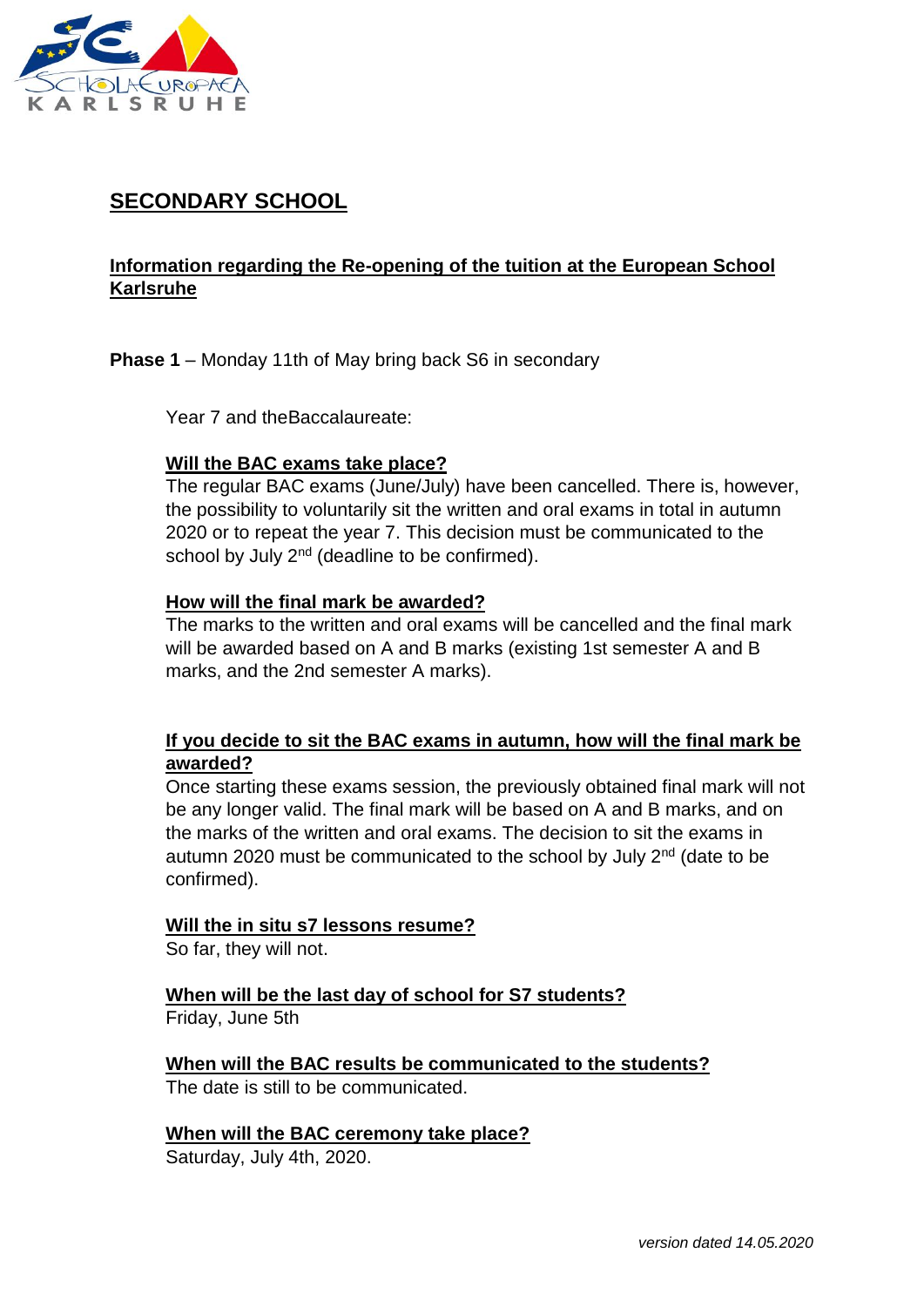

## **Will school events still take place?**

No.

### **Will parents´evenings still take place?**

No. Parents can contact the teachers directly via SMS or Email.

## **Will the school fees be reimbursed?**

The Director understands and sympathises with the many requests by parents for a partial refund based on the Covid19 shutdown. Unfortunately, there is presently no possibility of reimbursing school fees / kindergarten fees in the European School system under the current circumstances. Please understand that the European School Karlsruhe cannot make an individual decision, but is bound by the decisions and regulations of the Board of Governors, which apply to all 13 European Schools. Your understanding and support is greatly appreciated during these extraordinary times.

### **Health and Hygiene measures**

At the school we have liquid soap dispensers and paper towels in every room. Recently we installed sanitizing lotion dispensers at the entrance of the administrative building. All classes are aired regularly and the cleaning team follows the rules prescribed by the ministry of Baden-Württemberg.

[https://km-bw.de/site/pbs-bw](https://km-bw.de/site/pbs-bw-new/get/documents/KULTUS.Dachmandant/KULTUS/KM-Homepage/Pressemitteilungen/Pressemitteilungen%202020/Hygienehinweise_Schulen.pdf)[new/get/documents/KULTUS.Dachmandant/KULTUS/KM-](https://km-bw.de/site/pbs-bw-new/get/documents/KULTUS.Dachmandant/KULTUS/KM-Homepage/Pressemitteilungen/Pressemitteilungen%202020/Hygienehinweise_Schulen.pdf)[Homepage/Pressemitteilungen/Pressemitteilungen%202020/Hygienehinweise](https://km-bw.de/site/pbs-bw-new/get/documents/KULTUS.Dachmandant/KULTUS/KM-Homepage/Pressemitteilungen/Pressemitteilungen%202020/Hygienehinweise_Schulen.pdf) [\\_Schulen.pdf](https://km-bw.de/site/pbs-bw-new/get/documents/KULTUS.Dachmandant/KULTUS/KM-Homepage/Pressemitteilungen/Pressemitteilungen%202020/Hygienehinweise_Schulen.pdf)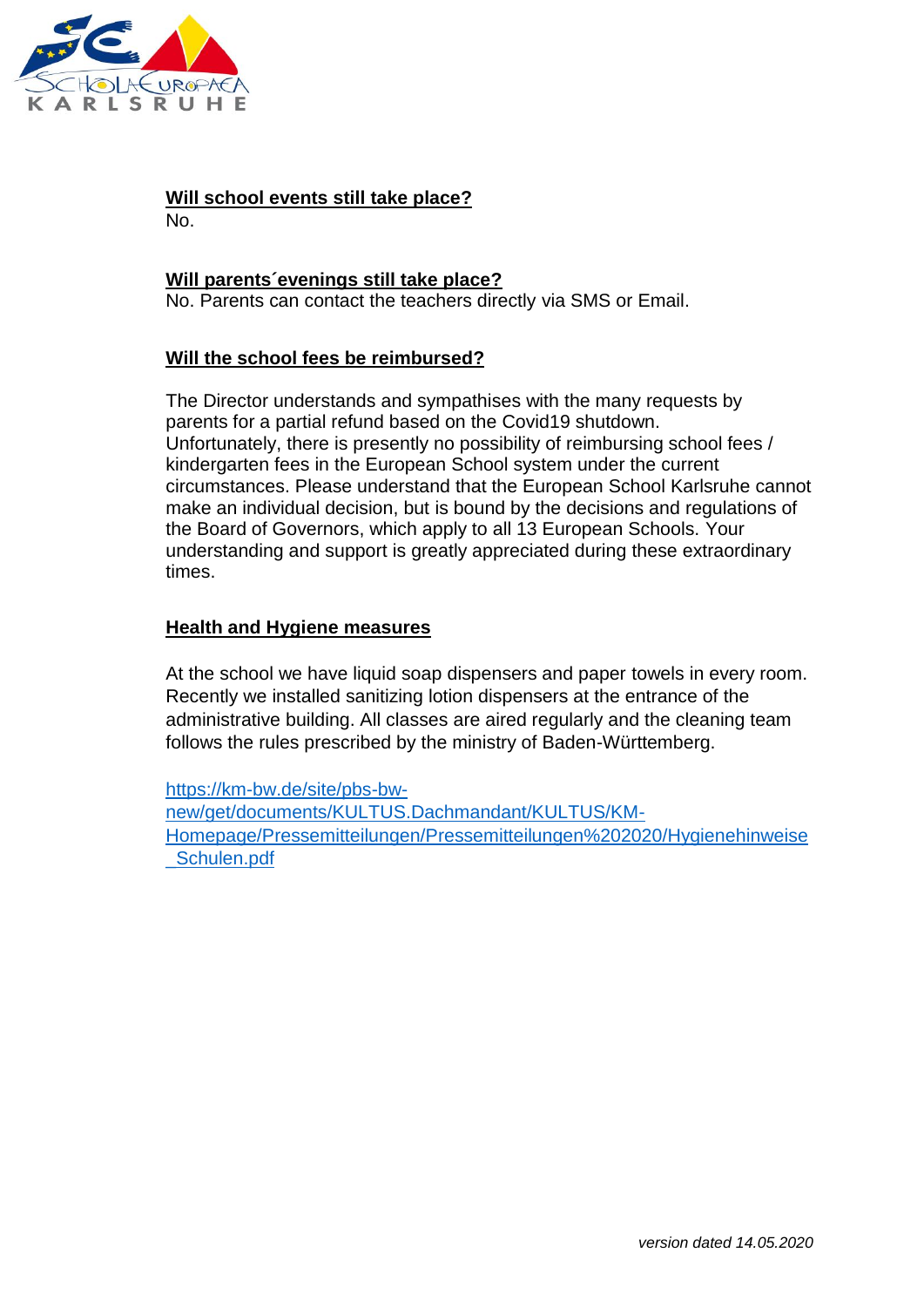

## **ENROLMENT AND RE-REGISTRATION**

### - Can I still enrol my child for the next school year 2020-2021?

Enrolment for the new school year 2020-2021 is still possible. The request of enrolment including supporting documents must be submitted via e-mail (PDF attachment) to the Admissions Coordinator [stefania.bartholdy@eursc.eu](mailto:stefania.bartholdy@eursc.eu)

The form and application procedure can be found here:

<https://www.es-karlsruhe.eu/admissions/application-procedure-and-documents>

#### - When are the enrollment deadlines?

We accept applications on a rolling admission basis and admit pupils all year round (with exception for the last two years 6 and 7 Class Secondary- which form a unit leading to the European Baccalaureate), subject to availability of places.

#### - When should I apply?

you can apply for a place as soon as you decide that we are the right school for your child. It is best that you apply as soon as possible, so that we can do our best to guarantee your child a place.

#### - What does the enrollment process look like?

For information on the enrollment process, please go to:

<https://www.es-karlsruhe.eu/admissions/application-procedure-and-documents>

If you decide to enroll your child(ren) at ESK please complete the Application Form in full and return it to the Admissions Coordinator by mail, or by email. The Admissions Coordinator will confirm receipt of your application by email.

Once we receive your application and the application fee of €200 as well as all supporting documents listed on the form, we will start processing your application.

The final decision regarding admissions is made by the Head of School.

The Admissions Coordinator will notify you of an admissions decision. If accepted, you will receive an official acceptance letter or email.

- The European School Karlsruhe is organised in three language sections – German, English and French. In what section will my child be enrolled?